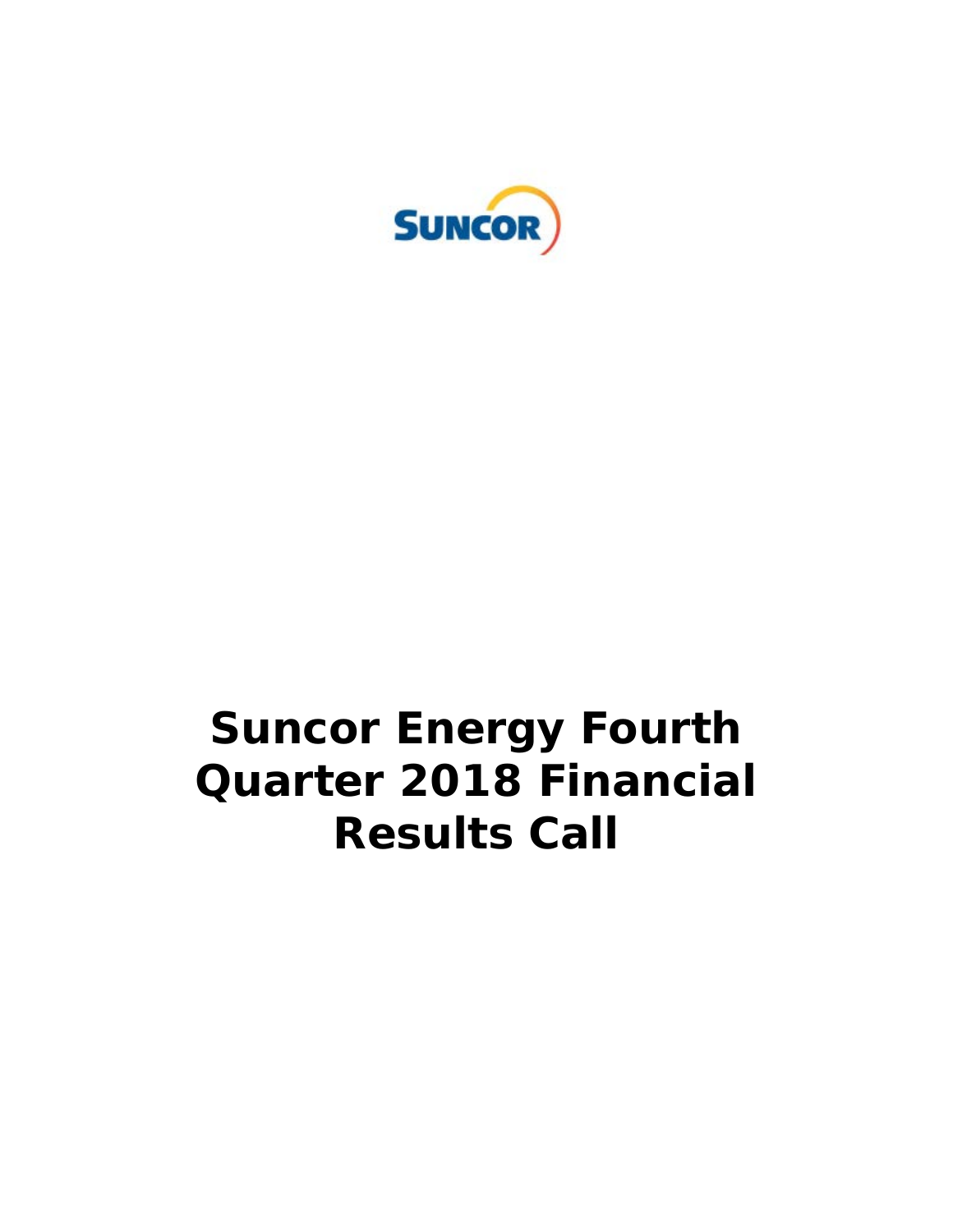# Wednesday, 6<sup>th</sup> February 2019

**Operator:** Good day, Ladies and gentlemen, and welcome to the Suncor Energy Fourth Quarter 2018 Financial Results Conference Call. (Operator Instructions) I would now like to introduce your host for today's conference, Mr. Trevor Bell, VP, Investor Relations. You may begin.

## **Introduction**

Trevor Bell

#### *Vice President of Investor Relations, Suncor Energy Inc.*

Thank you, operator, and good morning. Welcome to Suncor's fourth quarter earnings call. With me this morning are Steve Williams, Chief Executive Officer; Mark Little, President and Chief Operating Officer; and Alister Cowan, Chief Financial Officer. Please note that today's comments contain forward-looking information. Actual results may differ materially from the expected results because of various risk factors and assumptions that are described in our fourth quarter earnings release as well as in our current Annual Information Form, and both of those are available on SEDAR, EDGAR, and our website, suncor.com. Certain financial measures referred to in these comments are not prescribed by Canadian GAAP. For a description of these financial measures, please see our fourth quarter earnings release. Information on the impact of foreign exchange, FIFO accounting and share-based compensation on our results can also be found in our Q4 report to shareholders. Following the formal remarks, we'll open the call for questions. Now I'll hand it over to Steve Williams for his comments.

# **Opening Remarks**

Steve Williams *President, Chief Executive Officer, Suncor Energy Inc.*

Good morning and thank you for joining us. Looking back, the 2018 market was volatile and certainly very interesting. We entered the year with increasing benchmark prices supported by an improving global supply and demand outlook. However, as we all know, the second half of 2018 saw a significant reversal of those trends, combined with global trade disputes and market access issues and prices ultimately hitting a low at the end of December before reversing yet again in the past few weeks.

The Alberta business environment in the fourth quarter was also volatile with our realized pricing for bitumen and synthetic groups down over 80% and 45%, respectively, versus Q; pipelines at capacity, storage inventory near capacity, and of course, competitor uneconomic production being shut-in. These headwinds, while strong in the quarter, have occurred before. I know that both investors and analysts want to look forward to 2019, but we do have a great deal of good news to report for the fourth quarter.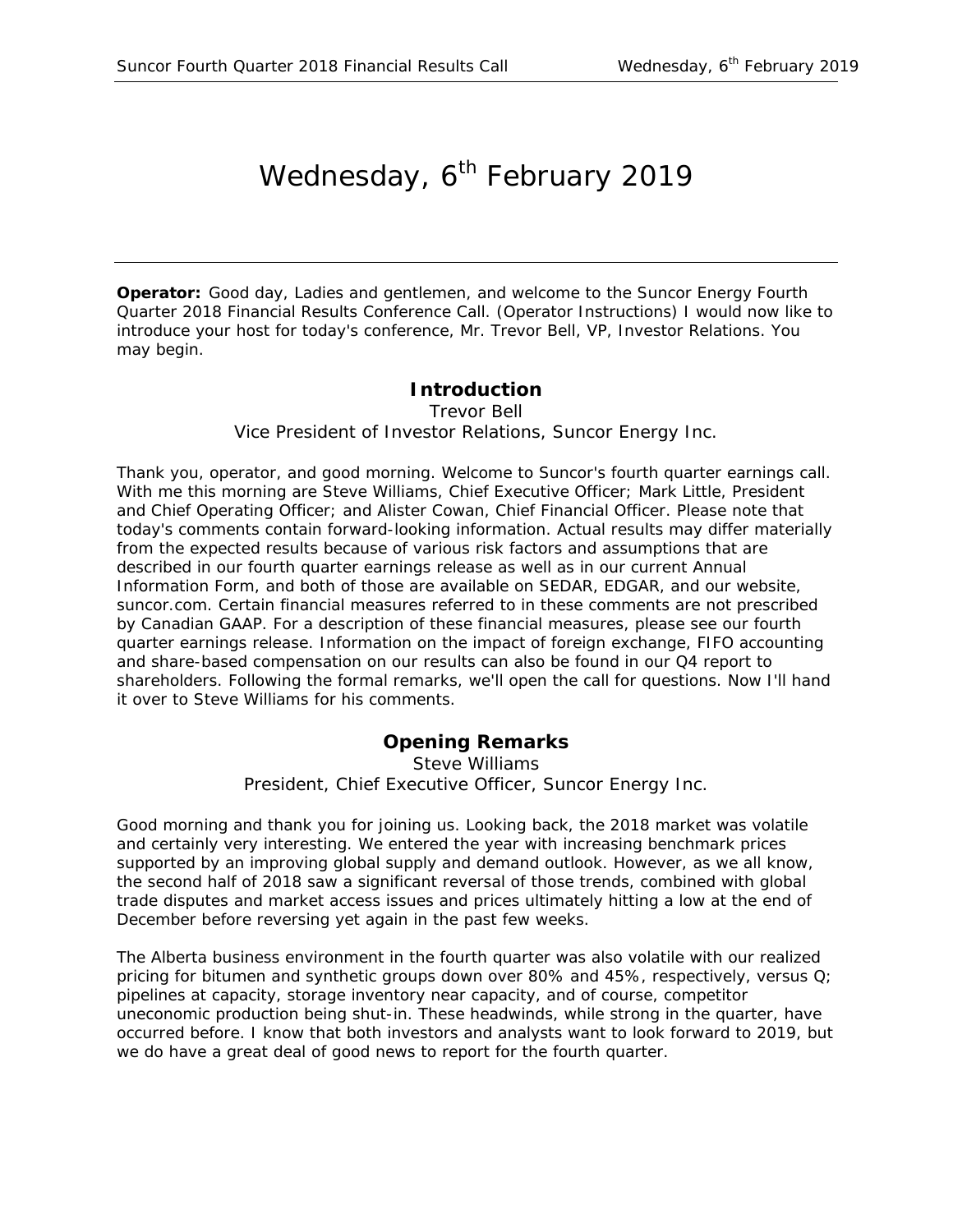Once again, the resiliency of our business model in difficult environments was clear as we generated \$2 billion in funds from operations and returned value to our shareholders with over \$1.7 billion in dividends and share repurchases.

We did this and maintained a strong balance sheet. Being able to generate cash flow through volatile commodity cycle is a strength. We're able to do so because of our longterm focus on integration between upstream and downstream assets and because we've secured strategic long-term pipeline commitments, mitigating our market access risk.

Our ongoing focus on safe and reliable operating performance was highlighted in Q4, and we achieved quarterly and annual performance records in many of our upstream and downstream assets.

I'll now hand it over to Mark to provide more context on our solid operating performance.

# **Operational Highlights**

Mark Little *Chief Operating Officer, Suncor Energy Inc.*

Thanks, Steve, and good morning, everybody.

Our fourth quarter operational results demonstrate Suncor's unwavering commitment to operational excellence, which we've talked a lot about. A long list of achievements highlights the production capabilities of our assets with a record total upstream production of 831,000 barrels a day, including record total oil sands production of 741,000 barrels a day. Syncrude had a production record of 210,000 barrels per day net to Suncor or 101% of name plate capacity, and Fort Hills achieved utilization of 94% for the quarter, exceeding our accelerated midpoint guidance of 90%. And Hebron continued its successful ramp up, achieving average production of more than 15,000 barrels per day net to Suncor following the completion of the fourth production well.

And finally, in the downstream, we achieved record crude throughput at our refineries of 468,000 barrels per day. This performance reflects the hard work of Suncor employees and the contractor community. And I'd like to take a moment just to thank the team and all their personal commitment to operate safely and reliably, which clearly drove the outstanding quarterly results. I'm also extremely proud of the successful ramp-up of Fort Hills, which achieved the increased target of averaging 90% utilization in the fourth quarter, and we just bumped it up to that level in the third quarter of last year and gave the team a new challenge.

We also saw a successful return to more reliable operations at Syncrude following unplanned outages earlier in the year. Strong reliability leads to low operating cost and that was certainly the case for both of these assets in the fourth quarter. Fort Hills cash operating cost of \$24.85 per barrel and Syncrude cash operating cost of \$31.75 per barrel, representing a decrease of 25% and 50%, respectively, from the third quarter. Remember, those costs are in Canadian dollars, so converted to US dollars, Fort Hills cash operating costs were \$19 a barrel and Syncrude's were \$24 a barrel.

As you know, there's some minor operational challenges at our base plant during the quarter. Total Oil Sands operations production of 433,000 barrels per day reflects both planned and unplanned maintenance at our Upgrader 2, which resulted in overall upgrader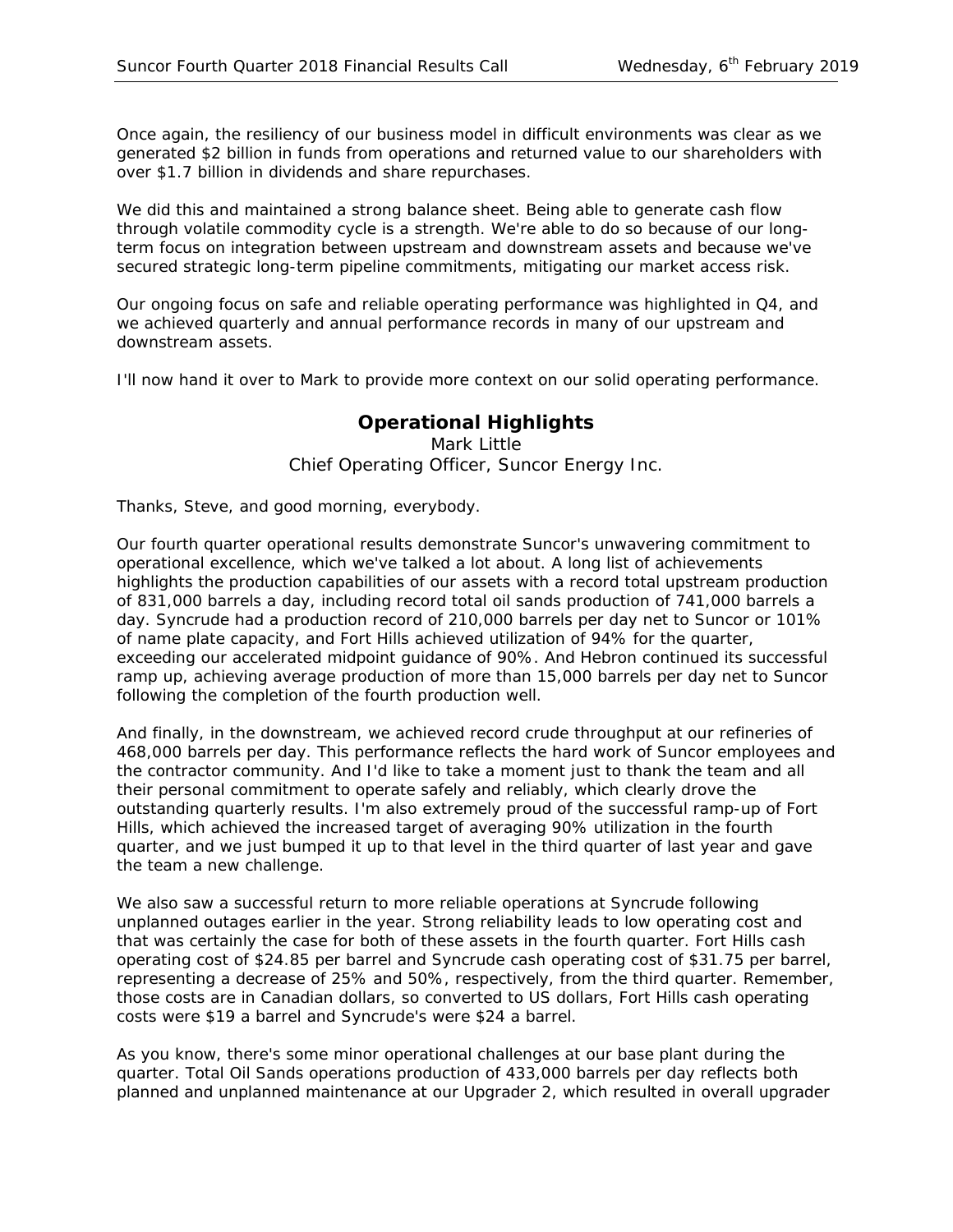utilization of approximately 80% for the quarter. The base plant returned to normal operating levels following the completion of the unplanned maintenance in late Q4. Our in situ assets continue to operate reliably, albeit slightly below the record levels achieved in the third quarter. This was a result of seasonal volatility and planned upgrade or maintenance.

On a full year basis, Suncor's in situ assets achieved a new bitumen production record of 240,000 barrels per day on a nameplate of 241,000 barrels per day. So they had a fabulous year.

Moving to the offshore E&P, our East Coast assets were impacted by a severe storm that required all platforms in the region to be safely shut-in for approximately 1 week. These events, coupled with an unplanned outage at Buzzard, which was resolved by the end of the quarter, resulted in average total E&P production of 90,000 barrels per day for the quarter.

On a full year basis, total upstream production of 732,000 barrels per day represents a new annual record and an increase of 7% over our 2017 production. This includes a successful ramp-up of Fort Hills and Hebron and the completion of the most significant planned maintenance program in Suncor's history.

Looking forward, we will focus on facility debottlenecking, cost reductions and margin improvements that will increase annual cash flow between 2020 and 2023 with the target of \$2 billion of incremental cash flow per year thereafter. We'll continue our operational excellence journey, including persistently improving our maintenance and reliability practices, reducing operating costs across all our assets, and that includes the support that we have for Syncrude on their reliability journey.

Deploying and implementing technology, such as the automated hall systems or our tailings management system past and leveraging digital technology across the enterprise will be instrumental to our continued progress in improving reliability and reducing costs. We also have a number of growth projects in the works. For example, our sanctioned offshore developments off the East Coast of Canada and in the North Sea, pre-investment analysis on the replacement of our coke-fired boilers with low-cost, high-efficiency cogen and the construction of the Syncrude bidirectional pipeline, which we expect to be operational by the end of 2020.

All of these projects are expected to improve productivity and increase margins and are not affected by current egress challenges in Western Canada. In summary, through cost reduction, margin improvement and production debottlenecks, we have the potential for significant cash flow growth over the next several years regardless of market conditions, and I can assure you that the team is all over it. So with that, I'll pass it on to Alister and he can provide some color on our financial results.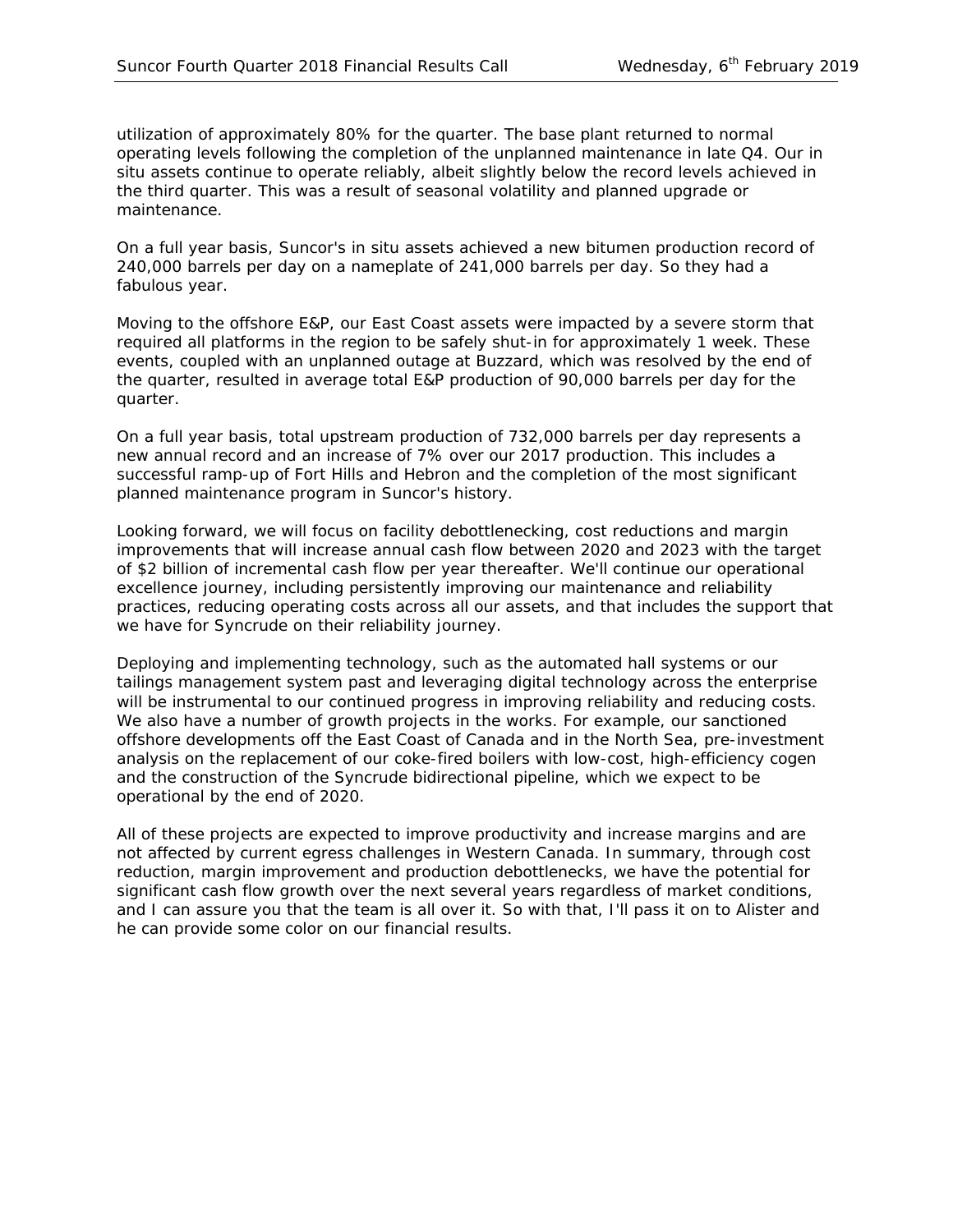# **Financial Highlights**

Alister Cowan *Chief Financial Officer, Suncor Energy Inc.*

Thanks, Mark.

And as Steve mentioned, the business environment during the fourth quarter was volatile. With Brent, WTI and WCS benchmark prices declining 10%, 15% and 60%, respectively, from the Q3 level. While those levels have occurred before, the widening of the Western Canadian light oil differential to an average of more than US \$25 during the quarter was unique, and this volatility translated directly into significantly lower price realizations across the upstream energy industry.

This declining price environment for crude oil and finished products also resulted in a net \$385 million after-tax charge associated with FIFO accounting and related inventory valuation adjustments.

Despite these headwinds, Suncor demonstrated the resiliency of our business model, and we generated \$2 billion in funds from operations and \$580 million in operating earnings in the quarter. This brings our annual totals to a record \$10.2 billion in funds from operations and \$4.3 billion in operating earnings. These quarterly and annual financial results are a testament to the value of our integrated business model, which is able to capture much of the value of widening differentials with record downstream annual operating earnings and funds from operations of \$3.2 billion and \$3.8 billion, respectively.

During the quarter, we saw significant value in our stock price and continue to execute aggressively on the stock buyback program. We purchased in 1.2 billion of shares at an average price of just under \$44. On an annual basis, we repurchased more than 64 million shares with \$3.1 billion, which was funded by the \$3.9 billion of discretionary free funds flow generated in 2018.

Given the accelerated purchasing of our stock in the fourth quarter, we expect to complete the current \$3 billion stock buyback program by the end of February. Accordingly, our Board of Directors has approved an additional \$2 billion of stock buybacks.

Our board also authorized a substantial 17% increase in our dividend, which marks 17 years of consecutive annualized dividend increases. This dividend increase is supported by the structural improvements to a free funds flow to a strategic kind of cyclical investments and operating performance of Fort Hills and Hebron and additional interest in Syncrude. Our dividend does not depend on a high oil price; we are able to fund our dividend and sustain in capital at a USD 45 per barrel oil price. So with that, I'm going to hand you back to Steve for some closing thoughts.

## **Closing Remarks**

Steve Williams *President, Chief Executive Officer, Suncor Energy Inc.*

Thanks, Alister. So looking back to 2018, I think the resiliency of our business model was tested through high and low realized price environments. And as Alister emphasized, we achieved record funds from operations of \$10.2 billion and returned over \$5.4 billion dollars of that to our shareholders. That represents more than 50% of funds from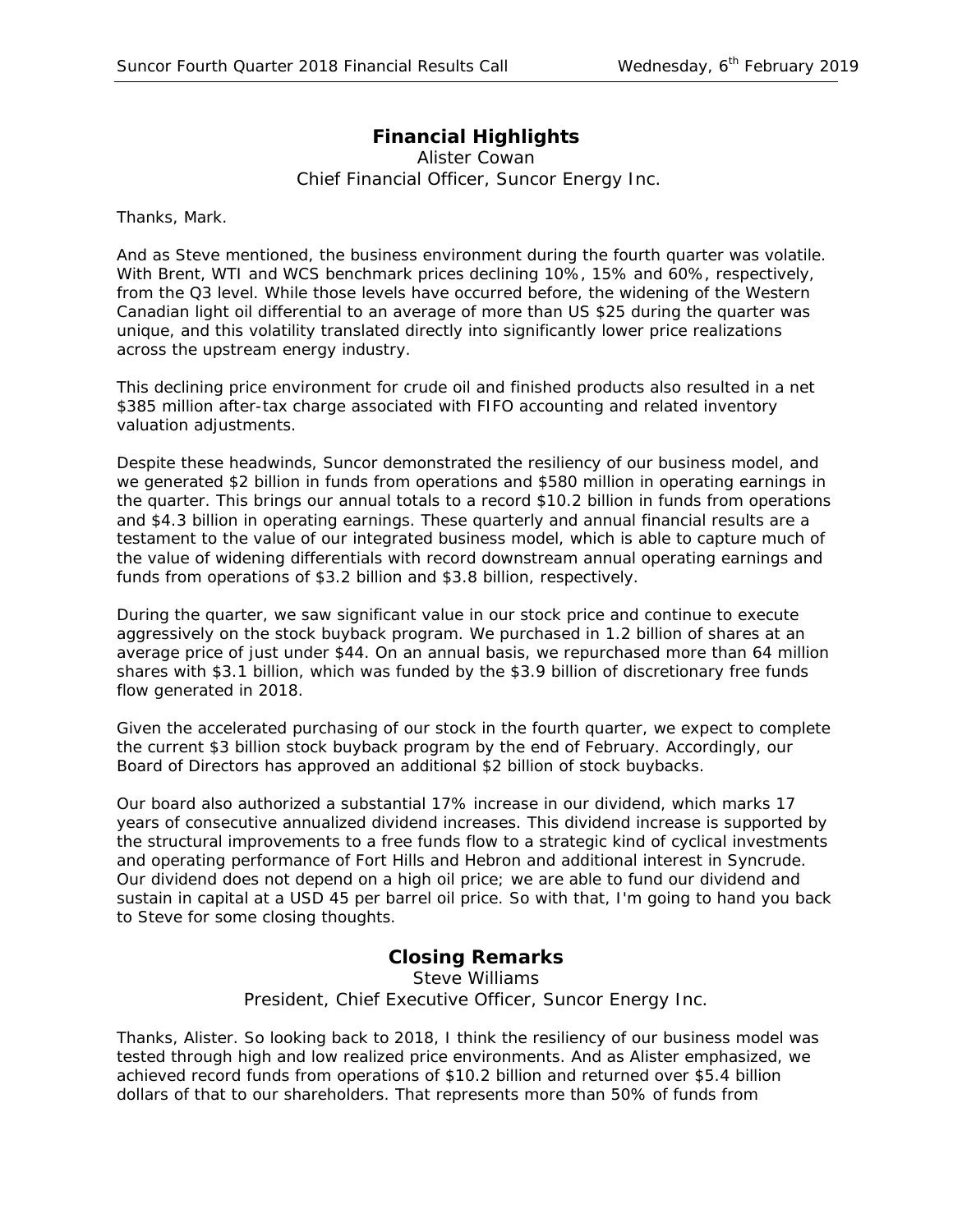operations being returned to shareholders, and it's this past performance that provides us with the confidence as we look forward to 2019 and beyond. Our business is built to mitigate the volatility the industry has experienced and the cyclical nature of this commodity business, and it allows us to focus on creating long-term shareholder value.

We will remain capital disciplined. The mid points of 2019 capital and production guidance represents a flat capital spend compared to 2018 and a year-over-year production increased of approximately 10%, and that includes the estimated effects of the Alberta government mandatory production curtailment. We will also continue to operate our assets in a safe and reliable manner in keeping with our operational excellence standard. We remain committed to returning value to our shareholders. The execution of our \$3 billion stock buyback program, a further \$2 billion stock buyback program and a 17% dividend increase demonstrates the ability of our business model to substantially grow shareholder returns. We plan to invest capital in 2019 through to 2023 to grow production through debottlenecks, enhance margins and reduce costs.

In turn, we expect to generate incremental cash flow in each year during this period, culminating in more than \$2 billion of annual cash flow in 2023 and beyond. So this will enable us to continue to grow dividends, continue stock buybacks and continue to invest in our business, all whilst maintaining a strong balance sheet. So with that, I'll pass back to Trevor.

#### **Q&A**

**Trevor Bell:** Thank you, Steve, Alister and Mark. I will turn the call back to the operator to take questions, first, from the analyst community, and then if time permits, from the media.

**Operator:** Thank you. Ladies and gentlemen, if you have a question at this time, please press star, then the number one on your touch tone telephone. If your question has been answered or you wish to remove yourself from the queue, please press the pound key.

Our first question comes from Neil Mehta with Goldman Sachs.

**Neil Mehta (Goldman Sachs):** The first question I had this morning was about the Alberta production curtailments. Steve, I am curious to your views on the duration of these cuts, and talk a little bit about what's happening on the ground from your asset portfolio. Where are you curtailing production? And how are you actually executing the mandates that have been provided to you?

**Steve Williams:** Okay. Yes, thanks, Neil. I think I'm going to get a lot of questions over the next half an hour on curtailment. So if you'll forgive me, what I think I'll do is make a few general comments, which will context the situation both generally and specifically for Suncor, and I think it will answer your questions, Neil. So the first thing I would say is Suncor is unique in this particular sector because of that integrated model we have. We have 600,000 barrels a day of upgrade capacity and we have 460,000 barrels a day of refining capacity. We have strong, very strong pipeline access logistics. So we're very well positioned. Of course, I am on the record for this, I do not support these curtailments. I'm disappointed in the fact that the Alberta government has got us into this situation, but we are working with the government to make sure the unintended consequences are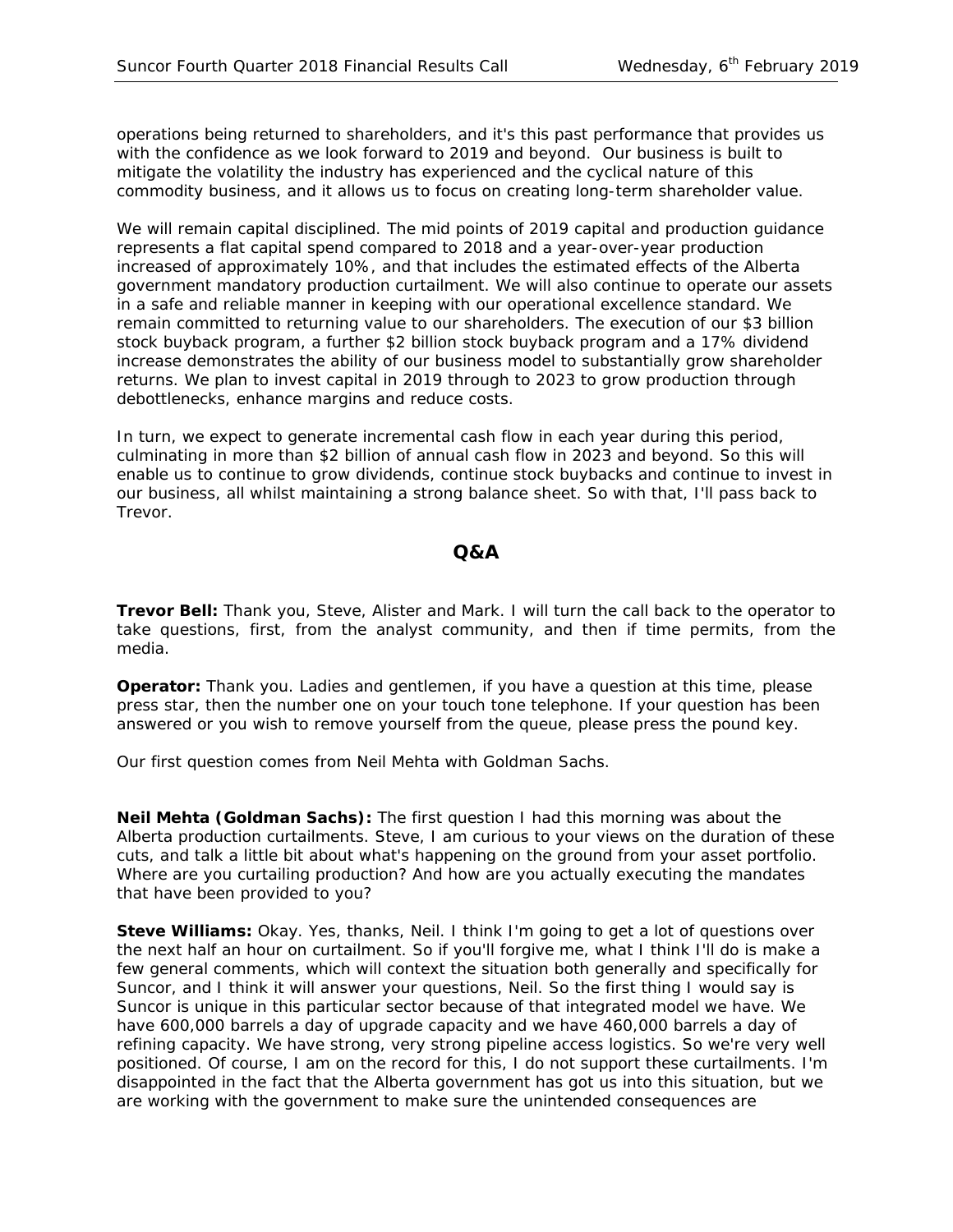minimized. But let me start to answer your question. First off, and I'll take it at an even higher level than just curtailment, I expect, everything else broadly equal, that 2019 for Suncor will look very similar financially to 2018. Now that won't surprise anyone because we put out our 2019 guidance, and we took into account the curtailment. So our expectation is we will produce between 780,000 and 820,000 barrels a day, so that's a 10% growth from 2018 to '19, and that takes fully into account reduced production that we anticipate from the curtailment. Now in direct answer to your question, I suspect -- but I mean, you have to talk to the Alberta government, that what they're seeing is that the unintended consequences we highlighted are happening a bit faster than they expected. So if you look at what's happened, the differential corrected and overcorrected very quickly and the unintended consequence of that is that potential for further egress; the rail economics are seriously damaged, and a lot of the rail movements are stopping or have stopped. That's going have the opposite impact to what the government wants. And what we've seen is I think it's ahead of everybody's expectations, they started to reduce the curtailment already by that 75,000 barrels a day. So our advice to government has been, you've seen these impacts, we take them through the unique lens that we, an industry, have on it, and it's time to start planning for what we call a soft landing or a soft exit that -- the strategy to remove these curtailments, the strategy needs to be fair, transparent and understood, and every indication that we can see is from these first moves is it's starting to happen. So if I summarized all that, I would say nobody's immune to it. We're relatively immune because of the upgrading, refining and logistics we have. We have the vast majority of all of our materials, including products, moving by pipeline. So we still think our guidance is good. We're not anticipating for now moving away from the 780,000 to 820,000. And if anything, we see curtailment coming off a little bit early.

**Neil Mehta:** To paraphrase a little bit, Steve, is what you're saying from a cash flow perspective for Suncor specifically, is that you will see some loss of cash flow, obviously, from the loss in production. But given that the differentials have tightened up, should we think of this as a net neutral from a cash flow perspective of Suncor?

**Steve Williams:** I mean, of course, it depends on all of your assumptions in there. I mean, I'd probably say, if anything, I'll be a little bit more bullish than that. I mean, it depends on your assumption where you believe differentials end. With differentials moved so significantly, like everyone else and I said, even with the curtailment, everything else equal, we were a benefactor because the increase, in large, apply to 90% of our production. So I think in the worst case, we are neutral, maybe even slightly positive, but it depends on where you think the differentials end up. Our view is that the market should be allowed to work, these differentials need to even to meet the Alberta government's objectives, and these differentials need to come back so that rail economics work. Because right now, there are rail facilities that capable of moving crude and bitumen which are not in operation.

**Neil Mehta:** And then looking out a little longer term, I appreciate the guidance that you provided here on Slide 3, which gives us cash flow growth out through 2023. A couple of questions on this. Is this cash flow per share CAGR or an absolute cash flow number? And as you think about the pluses and minuses, it seems to us like this could be conservative number, even in the flat price environment where there's some upside risk to it. Just any thoughts on how you think about this long-term cash flow guidance?

**Steve Williams:** I agree with you. I'll let Alister answer, but I think you're right. I think it is a conservative number.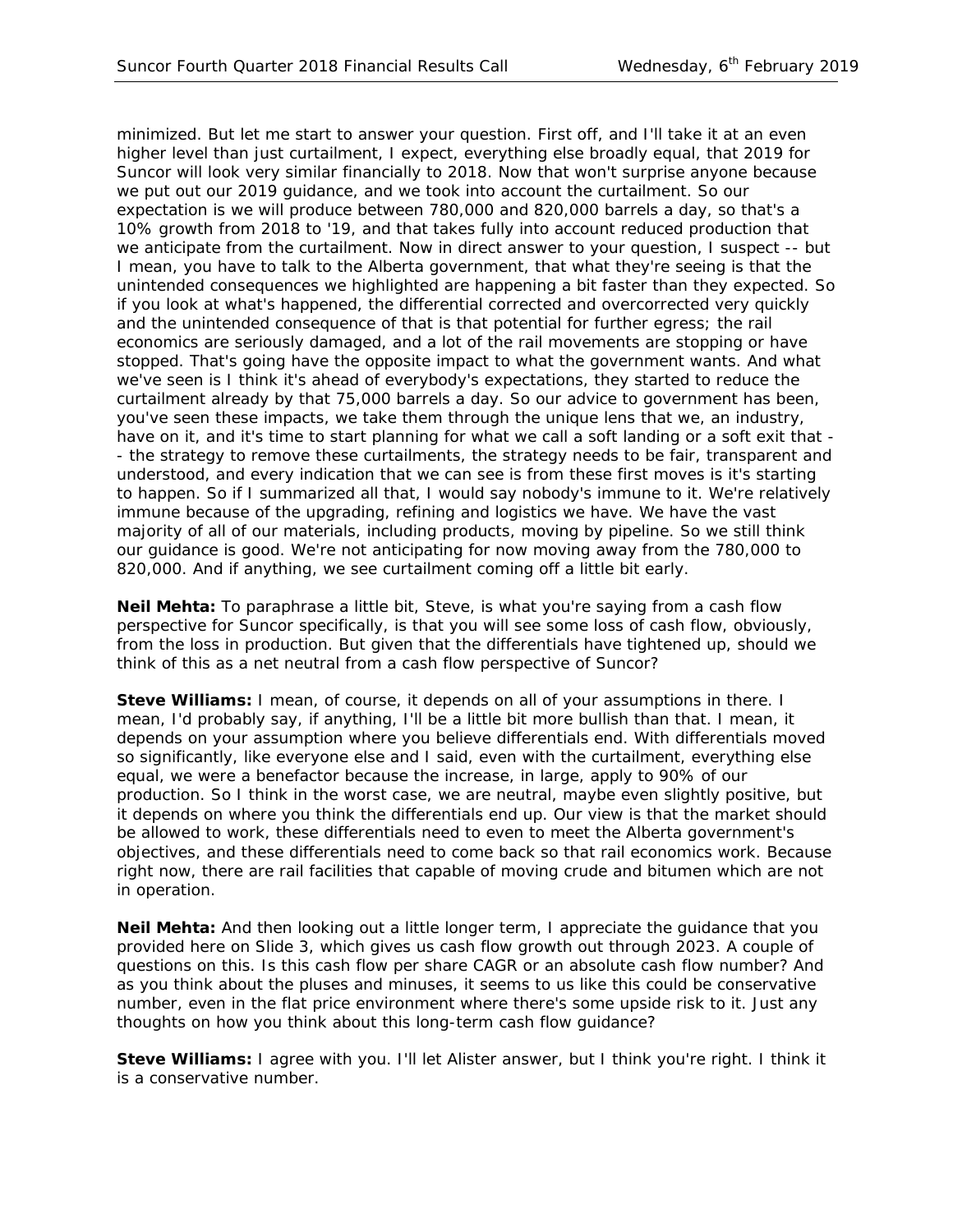**Alister Cowan:** Yes, Neil. Those numbers that are on Slide 3, that's an absolute increase in cash flow over that period of time. So to the extent that we're buying stock and we obviously expect to continue to do that over the next several years, those numbers would increase, yes. So I agree with Steve, I think they're probably conservative.

**Operator:** Our next question comes from Greg Pardy with RBC Capital Markets.

**Greg Pardy (RBC Capital Markets):** Steve, I was just hoping to jump into some of the operating side of the business questions; you did touch on the Syncrude bidirectional pipeline. So it sounds like the commercial side of things is there. Can you just walk us through what the next steps are? When construction might start, that kind of thing?

**Steve Williams:** Yes, I'll let Mark take us through the details, Greg. But yes, we're pretty much ready and the partners are pretty much agreed on it. We've actually done the detailed work on it. And I'll let Mark take us through what program looks like.

**Mark Little:** Yes, thanks, Greg. We went through the deal with our partners and ended up getting the agreement in place. And you can appreciate we're swapping commodities between the 2 sites and picking up the uplifts between the 2 sites and dealing with maintenance events and all that kind of stuff. So the commercial agreement was actually quite involved to try and sort out, okay, who's paying for the line? How do you split the benefits and those sorts of things? All that's behind us. We're in the process of doing the engineering and such and preparing for the fieldwork. We expect construction to begin in the not-too-distant future. And we'll end up putting the line and service towards the latter part of 2020. So we expect it to be fully in place. That's a little later than what we originally said. We were hoping to have it in place and operational for all of 2020. So it's a little later and a lot of that was just held up on the commercial work. But the work is progressing very nicely now and all the partners are working hard to get that in place. Because everybody realizes this is significant to us achieving our 90% utilization and our \$30 a barrel operating cost that we committed to quite some time ago.

**Greg Pardy:** Okay. And so that will then mean that you'll have feed stock redundancy at Syncrude, then it will come from what, fort Hills, Mackay and Firebag? Like, will you have just kind of a cocktail in terms of what you can choose from?

**Mark Little:** Well, we will have the ability to do that. Right now, we view that it will be Firebag as the way that it's kind of constituted now to be able to move it in, but we have the flexibility. Unlikely we would do Mackay, but we certainly have the capability to move in Fort Hills, whether that particular connection's in place by then or not is still in debate. But it does give us feed stock flexibility. It also allows during Syncrude turnarounds with their cokers to be able to move bitumen from Syncrude to our base plants and run it and then have export more bitumen. Or we also have the ability to move sour synthetics from our base plant into Syncrude and hydro treat them and sell sweet synthetics. So there's a lot of different ways we can manage it. And all the scenarios I just talked about don't account for upset conditions and upset conditions is where you could make very significant amounts of money because it can be the difference between running and not running.

**Greg Pardy:** Okay. You guys also have quite a plan with respect to autonomous haul trucks, I think, in your Millennium mine as well as Fort Hills. Could you talk about that program? And do you see any plan to run autonomous haul trucks in Syncrude eventually?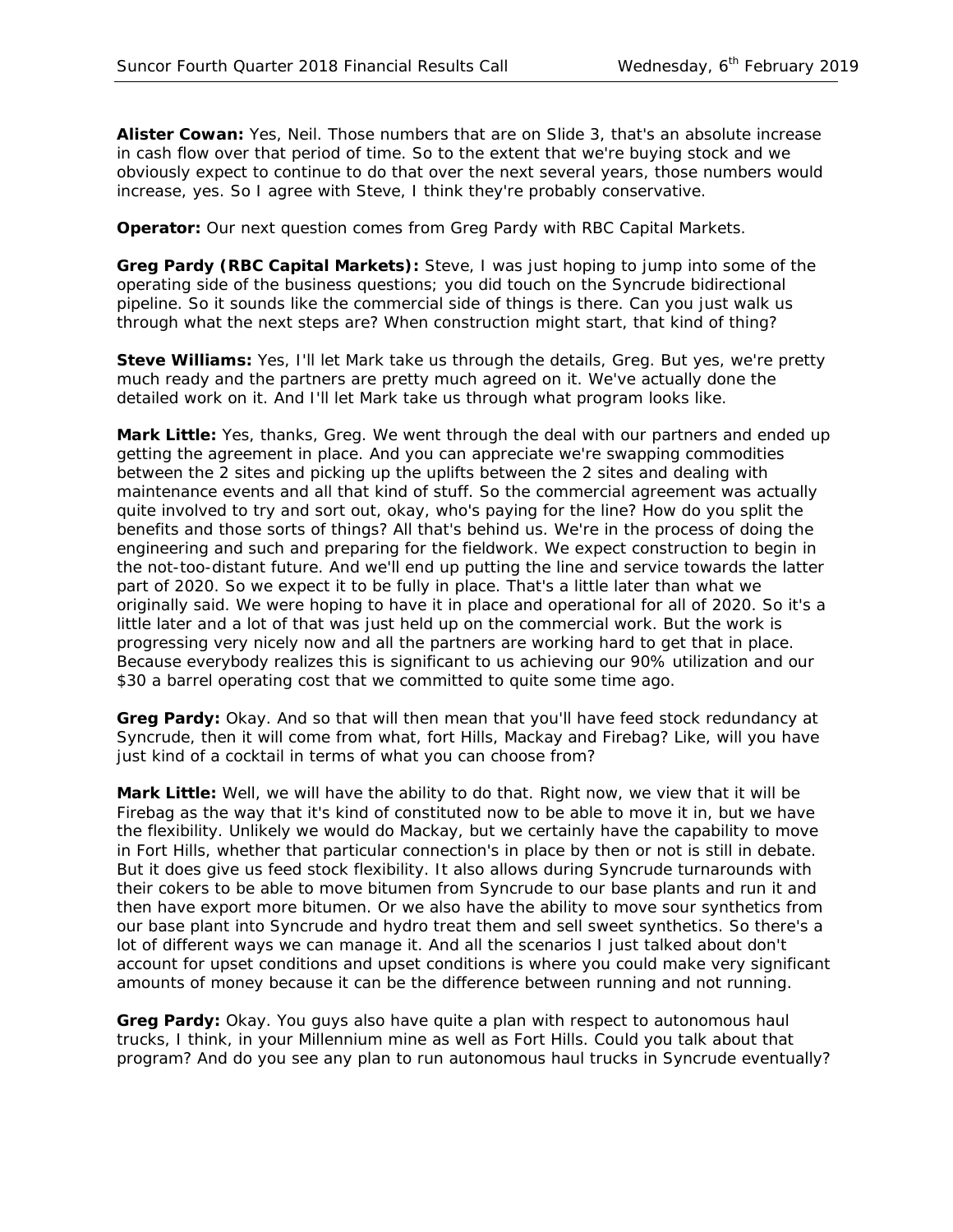**Mark Little:** It's interesting. Syncrude is different, one of the things that opened up the opportunity for us to do autonomous haul trucks [Millennium] right now was we came to the end of the natural life of our fleet. And so we had to decide how we were going to move forward and our view was is if we were going to invest in a new fleet, we should make sure that it was autonomous and we worked all the various technology. Syncrude isn't at that stage. We would expect that this would be something they would look at significantly, and we have a lot of experience with it by the time they get to their fleet turnover, which is several years out. Right now, in the North Steepbank Mine; we have autonomous haul trucks operating there. And I think we have about 20 autonomous haul trucks that are operational, and we're in the process now of getting ready to start turning on some of that at Fort Hills. At Fort Hills, we never actually hired permanent staff to operate the trucks in anticipation of us putting in autonomous haul trucks. So we have some people doing contract work today. And then Kent would be, over the next several years, to be able to roll this through and turn all of our operated mines at base plant and at Fort Hills to fully autonomous.

**Greg Pardy:** Okay, terrific. Last question from me then is the shifting gears to realizations at Fort Hills, which is significantly better as we expected. Could you give us any color in terms of where you would've placed those barrels? Was that kind of a combination then of PADD 2 and Gulf Coast?

**Mark Little:** Yes. It's interesting, the yields are different because we've cut off the bottom almost 10% of the barrel, which is asphaltenes and then put it back into the ground. A couple of things happen. When that barrel gets run through an upgrader or refinery, our product yield is about 6% to 7% higher. So you're going to get a premium of 6% to 7% just on yield. Your diluent requirements to ship it on a pipeline are better. And so because of that, it's more efficient, lower cost, and so because we use less pipeline space, so we gain on the logistics. And then the other issue is, we were able to send a bunch of that to the U.S. Gulf Coast, not exclusively. And so we were able to access a premium market. So its product yield, logistics and the premium market that drove the differential.

**Operator:** Our next question comes from Paul Cheng with Barclays Bank.

**Paul Cheng (Barclays):** Mark and Steve, if I look at reliability I know that you guys have been driving operational excellency all this year, and if we look at the base mine operation and the upgrader, last year, it was about 80% utilization rate versus the year before, in 2017, you hit close to about 91%. 2016, you're about 75% and 2015, you're roughly about 91%, 92%. So you're still -- it looks like that has remained inconsistent in terms of your reliability. And so if we look back, is there anything that we learned? Or that we would just realize the low utilization way or the intend downtime is just purely unlucky or there's something that we learned for that process and will be able to help us in the future in terms of whether it's changing the procedure, the process or then introduce new technologies?

**Steve Williams:** No, I would say, I mean, overall there's nothing sinister about those numbers. So there's not been any major issues there that are concerning us. I think operational excellences are addressing them. I mean, of course, last year was a major turnaround year for us. So I think Mark actually used the words. We took across all of our assets, not just the base plant upgraders, we took the largest turnaround program that we've executed. Now this is not surprisingly in a sense because some quarter has more assets now as we brought on more facilities. But nothing sinister there, we're working on it, and we would expect to see those utilizations continue to increase.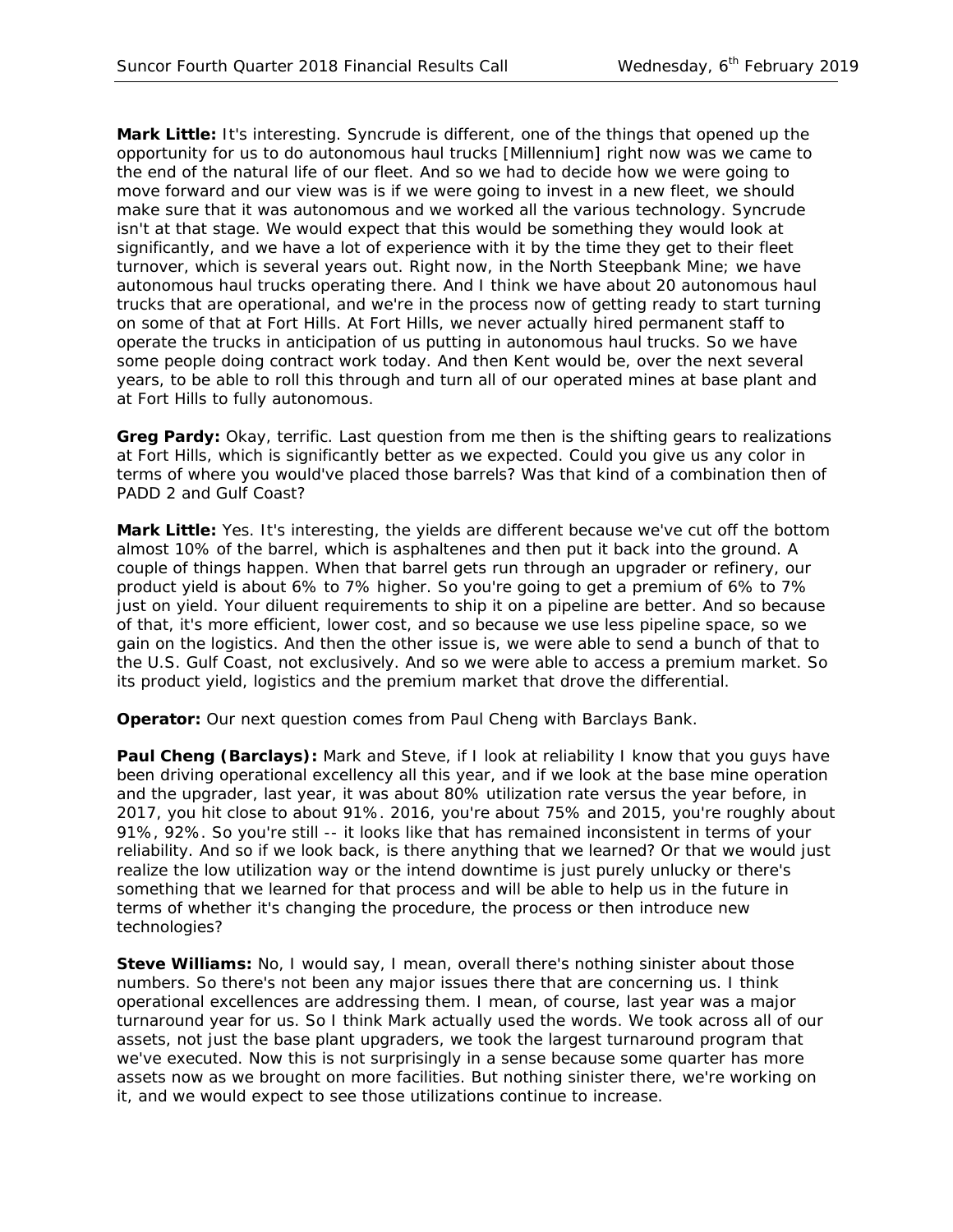**Mark Little:** And Steve, maybe I would just add to that. The other year that you pointed out that was down a bit was 2016, which was also turnaround year. And right now, we're on a 5-year time window. So the next 2 years, we're upgrading utilization, we expect to be down a little bit as 2021 and 2023. And so this is -- now Paul, we've talked about a few of the little operating issues and such that we had through this period. So there are some learnings and things that we incorporate and continue to strengthen our position on. But the biggest issue in that pattern is the turnarounds.

**Paul Cheng:** Mark, so if that means that you will only be -- because I think the company has been talking about on a sustainable basis, on a 90%-plus utilization rate. Is that what it means, is that during the regimen light turnaround year, you could achieve but in a heavy turnaround year, that you won't be able to do it? So on an average for a 5-year cycle, you actually will be less than 90% utilization rate?

**Paul Cheng:** Well, I think Paul, you noted in there is that we're actually working to ensure that we can achieve 90% over that cycle. And so some years as you already commented on, it's over 90%, some years, it's under 90%. And so we continue to work to optimize this to try and make sure that we maximize the utilization of these assets.

**Paul Cheng:** So you're still targeting, say, on an average for the 5-year cycle, you still will be able to get to 90% or better?

**Mark Little:** Yes.

**Paul Cheng:** Okay. You think that in the next 5 years that it is achievable?

#### **Mark Little:** Yes.

**Paul Cheng:** And I know you guys normally don't get into the quarterly production guidance, but given the order curtailment and everything, is there some number that you can share in the first quarter? And also, that because the curtailment seems like its assetby-asset. So I'm actually a little bit surprised that given your end way, that cannot run at the full capacity, does that really have no ability therefore as to put some of the turnaround that we may need to do later the year into the first quarter?

**Steve Williams:** I mean, like you said, Paul, I mean, for this call, and just generally, Suncor is a long-term player. Strategy is all about the mid and long term. We've got our balance sheet in a position where we can manage the long term. So we don't normally get into production in a monthly or quarterly guidance. We've been very clear about our guidance. We expect to be 780,000 to 820,000 for the year, which is a 10% increase yearon-year, taking account of the curtailment. If anything, it could be towards the top end of that as we're seeing curtailment come off a little bit faster than was originally planned by the government, but we wouldn't get into quarterly guidance.

**Mark Little:** Paul, maybe I'll just add 1 point to that is, there's a reason why in late Q4 and Q1, we run everything 100% of the time. A lot of this equipment has water in it. And so with the very cold conditions, we don't view it as safe to be able to take these assets off-line. Obviously, if an incident happens, and we have to deal with it, we have to deal with it. It's interesting this past week in Fort Mac, I think, with wind chill, it was minus 52 degrees Celsius and absolute, it was minus 38 degrees Celsius. You can imagine, if we shut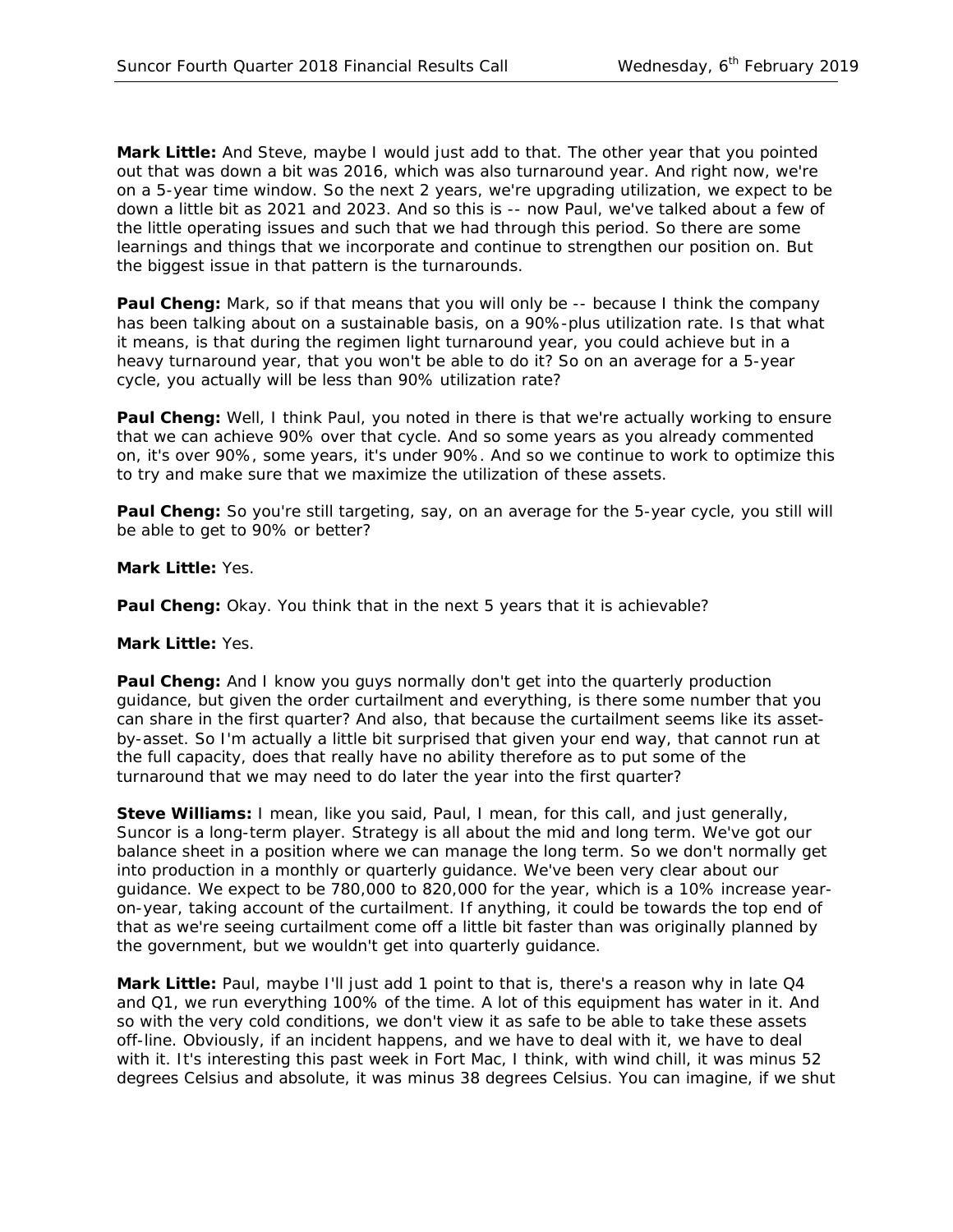down during that period, just how unproductive it would be. And we view it as unsafe, so that's why we don't do it.

**Paul Cheng:** A final question for me. For Fort Hills, your production is already 94% utilization rates. So incrementally, the benefit from a higher warning seems like it's going to be somewhat limited. And your cost is about \$25 and I think you have a target down to about \$20 or less -- assumed moving into driverless trucks will have savings of \$1. So what else that we should be looking at that will help you to drive it down to below \$20?

**Steve Williams:** I mean, it's too early to be doing those calculations from a distance, Paul. The plant is not in equilibrium yet, so we haven't got the mind and equilibrium with the operation. We've been -- because we came up much faster or at the very fast end of what we were anticipating, we've had to get ahead in terms of getting the size of the pit and the overburden in a position where we like it. So we still see the costs coming down below \$20 -- CAD 20 a barrel, obviously, much less U.S. Autonomous trucks is potentially a part of that. And we also haven't talked yet about where we think we can take the plant. So Mark talked about his \$2 billion a year by 2023. Part of that is going to be a much lower than greenfield cost debottleneck of Fort Hills. So we think we got some significant scope there that we're working on as well. And so we think there's much progress can be made on per barrel operating costs.

**Operator:** Our next question comes from Dennis Fong with Canaccord Genuity.

**Dennis Fong (Canaccord):** Just quickly to follow on the Fort Hills component. You've spoken in the past in terms of the about 40,000-barrel a day debottlenecking kind of in the past, you've mentioned that you're testing the pieces of equipment both in, we'll call it, warmer weather in summer as well as the cooler -- colder temperatures now. Are there any specific takeaways in terms of saying that you could potentially push that 40,000 barrel a day as debottlenecking volumes for that, given how much redundancy you actually have built out in terms of the mining side of things?

**Steve Williams:** I would just say it's just a little bit early, Dennis, to be coming to any conclusions. Here, we are just completing the first year when most of the plants haven't been up to full capacity by that stage. We've got it up to full capacity. It's going very well. We can already see that 20,000 to 40,000-barrel a day debottleneck. We won't rest at that point. We'll be looking for what else is available.

**Dennis Fong:** Okay, perfect. And then just quickly subsequent to that, in terms of we'll call it -- they're obviously fairly capitally efficient projects to kind of unlock that incremental value there. How should we think about, we'll call it, maybe trigger points in which you would look at sanctioning some of those projects? The thought shouldn't be, I don't believe, is that you require incremental egress. But it's, like, what are some of the check boxes that you feel like you need to tick off to feel comfortable sanctioning some of those?

**Steve Williams:** Yes, I mean -- a couple of comments I would make. I mean, some of them are capital, some of them are not capital. So some of it is in the progress right now, and you will start to see some of that cash appear this year and next year, which is sort of the very front end of what you'd spend in a capital sense. If you look -- we'll obviously talk as we trigger because the capital -- several reasons why we are doing this program at this time, and it's not a coincidence. We viewed that market access would be challenging through this period until Line 3 comes on this year, until the rail capacity comes on and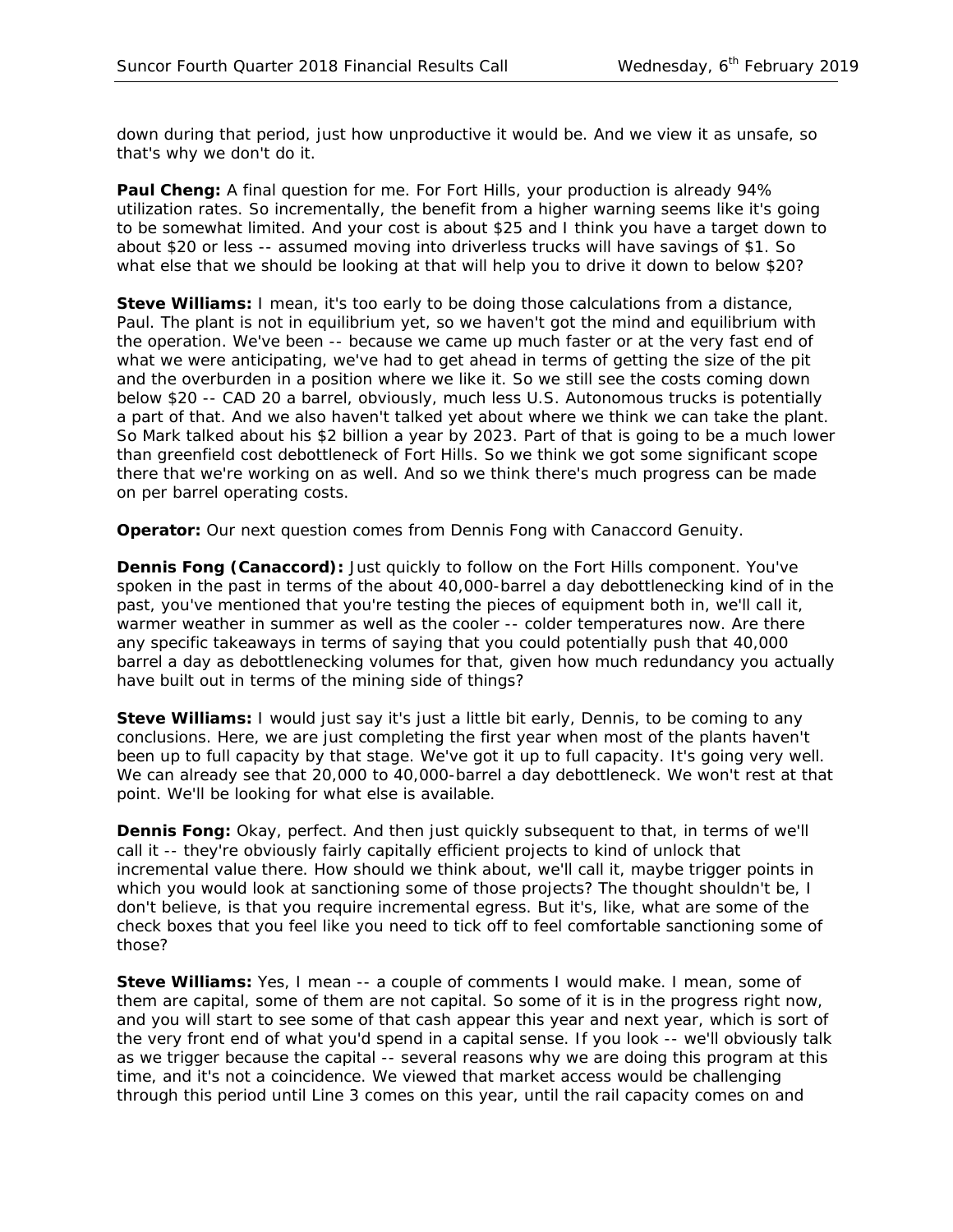then at least one of the other pipelines comes on. So we deliberately targeted and of course, we've brought big investments on anyway, so as part of our capital discipline, it made sense. Okay, we've made the big investments now, we'll start to bring that program in, we'll start to focus on projects which don't require their margin projects not purely production projects. There is a small amount of production in there but not at the sort of Fort Hills size. So right now, we have all of our production covered by pipelines. We're looking at alternatives and to trigger the next major capital and major growth phase, we will want to see some real progress on pipelines. And so this program fits perfectly with that. But I don't know if Mark wants to comment, but Mark is right in the midst now of the detail of that program, which is the \$500 million each year, adding up to \$2 billion additional cash flow a year by 2023. And we have the detail -- I wouldn't propose we go through it here. What we can do as we come out on the road, we have the details of that program now and we're very optimistic about being able to achieve it.

**Dennis Fong:** Okay. And last question here and maybe this one's a little bit more for Alister. Obviously, Q4 had a bunch of kind of FIFO/LIFO adjustments and so forth, how should we be thinking about, we'll call it, purchase product costs for the downstream segment kind of going into Q1? But as well as potentially the sourcing of, we'll call it, cheaper diluents and potentially between realization as you go through on a quarter-overquarter basis, I mean, you think, transitioning through the rest of the year?

**Alister Cowan:** Yes, Dennis, on the FIFO, the inventory adjustments there was a negative \$384 million after tax. For the quarter and as you think about it, it's down in Q4 coming out roughly just under \$70, high \$60s WTI, and it went down to I think sort of into the mid-\$40s. So roughly \$25 fall generated on that, sort of just under \$400 million of FIFO loss. As you see WTI beginning to move back up and we're already up the sort of mid-50s, 50, 40s, you're going to see that begin to come back in. There is roughly 2 months lag between the prices coming up and it getting reflected through into our results. So you'll see some of that come back in Q1. If you don't go beyond the current levels, you're probably not going to get at it all back in 2019. But if we continue to run up into the \$60s, you should see most of it come back. So it will take some time and probably, it depends on where the price of WTI goes. On the diluent side, I think that's just really, yes, certainly that will help us as we move through and move our product down the pipes, but I don't think it's going to have a significant impact to us.

**Operator:** Our next question comes from Roger Read with Wells Fargo.

**Roger Read (Wells Fargo):** Steve, I was wondering if we could come back, you mentioned unintended consequences of the proration in the near term. Any thoughts on what some of the unintended consequences may be in the medium and longer term of the proration cut?

**Steve Williams:** Well, I mean, I'll take longer-term to go beyond these problems within rail because I'm guessing that this curtailment will be pulled back quite rapidly to make sure that rail economics can work. Otherwise, it's having the opposite effect to what it was intended to do. I think the biggest one is around confidence and it's the most difficult for anybody to quantify. But I hope what you can see is that our model, in a sense, is it rises above that. So our discretionary capital is targeted at marginal incremental growth through this period as we just talked about. So we need some pipeline access. But what we've been able to demonstrate -- I wish we didn't have to see the extremes of these cycles to demonstrate it is, that we are a very cash generative company. We're able to cover our discretionary -- our nondiscretionary capital and our dividends at very low crude prices;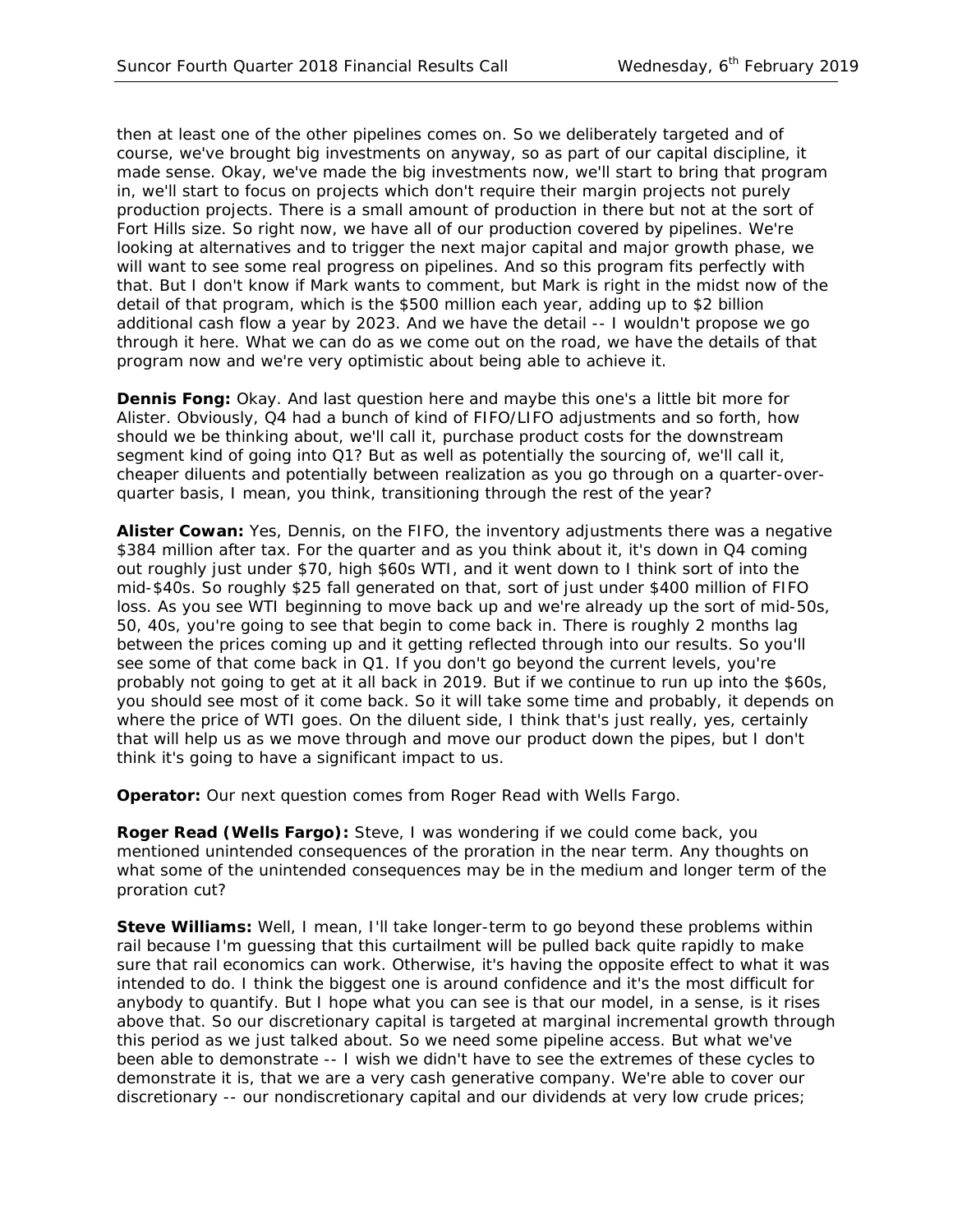probably be setting the benchmark in the industry. So we've been able to demonstrate confidence in our model. I think the thing I would say is there has been without doubt, an off Canada signal, and I hope what this performance is going to show that we really don't deserve that because we are impacted but the extent of that impact is largely mitigated by a business strategy and our access. So we really belong in this context more alongside the super majors than we do -- our peers in Canada. Because our cash flow is very strong even at the bottom of this cycle when things are difficult. So that's the message you're going to hear us trying to get out there that we are -- we're not completely immune but we're largely immune to these cyclical impacts. I think the other comment I would make is and it's a signal we're trying to get into government is find a way out of this because this is going to -- it's going to start to look very, very difficult. As you've seen from the commentary from the industry, I mean, some are affected to a far greater extent than we are and what's most important about this exit strategy is that it's fair and transparent.

**Roger Read:** Okay, great. And then I don't know, Mark, if this is a question for you or not. I know you don't like to get into the quarterly guidance. But as we think about refining the downstream here in the first half of the year, the much narrower differentials for the heavy crude's obviously going to have some impact on profitability. So as we think about a cash margin not so much to change LIFO to FIFO, how should we think about throughputs in the downstream particularly coming off what was a record quarter on volumes?

**Mark Little:** Yes. I mean, particularly, it gets back to my Q1 comment about running the assets. Certainly, our intent is to continue to run the assets hard. The allocation of cash moves around in our model. That's the joy of being a greater model, as Steve talked to. So we do expect a lot of the cash generation to shift back to the upstream out of the downstream. But the joy is this, that whatever the market conditions are, whether the spreads are narrow or whether there's curtailment or not curtailment, the machine and the integrated model actually generates cash. And I think from an investor's perspective, that's the key point, is that in all market conditions, we're generating cash, returning cash to shareholders and continuing to invest in the business and the overall model. So we are expecting the Q1 results that the cash is going to move around in the model significantly as you've pointed out, Roger. And -- but we're expecting that, that will continue to drive cash flow and value for the shareholder.

**Operator:** Our next question comes from Mike Dunn with GMP FirstEnergy.

**Mike Dunn (GMP FirstEnergy):** Steve, Mark, Alister, just wondering if you could provide some color or insight as to how the board is thinking about the sustainability or what you can afford for -- to pay for dividend? It's the 17th year in a row of dividend increase. You've outlined some paths are growing cash flow even without pipeline egress here so I'm just trying to understand. I know your slides present a \$45 WTI, call it, free cash flow breakeven to fund sustaining capital in the new dividend level but is that \$45 number not a bad way to think about the threshold that's needed going forward for the next few years? Or -- I'm sure it's not that simple, but is that one of the considerations of \$45 WTI breakeven?

**Steve Williams:** Yes, I mean, let me just give you a few comments, Mike. I mean, if you go back, the promise that we made was as underlying production and therefore cash generation came up, you would see the dividend come up. And we felt -- we've been through a relatively heavy capital period with Fort Hills and Hebron. And so we've been, in a sense, holding back dividend, whilst we we're going through that program. In fact, the market gave us more cash than the base case we were planning on so you've seen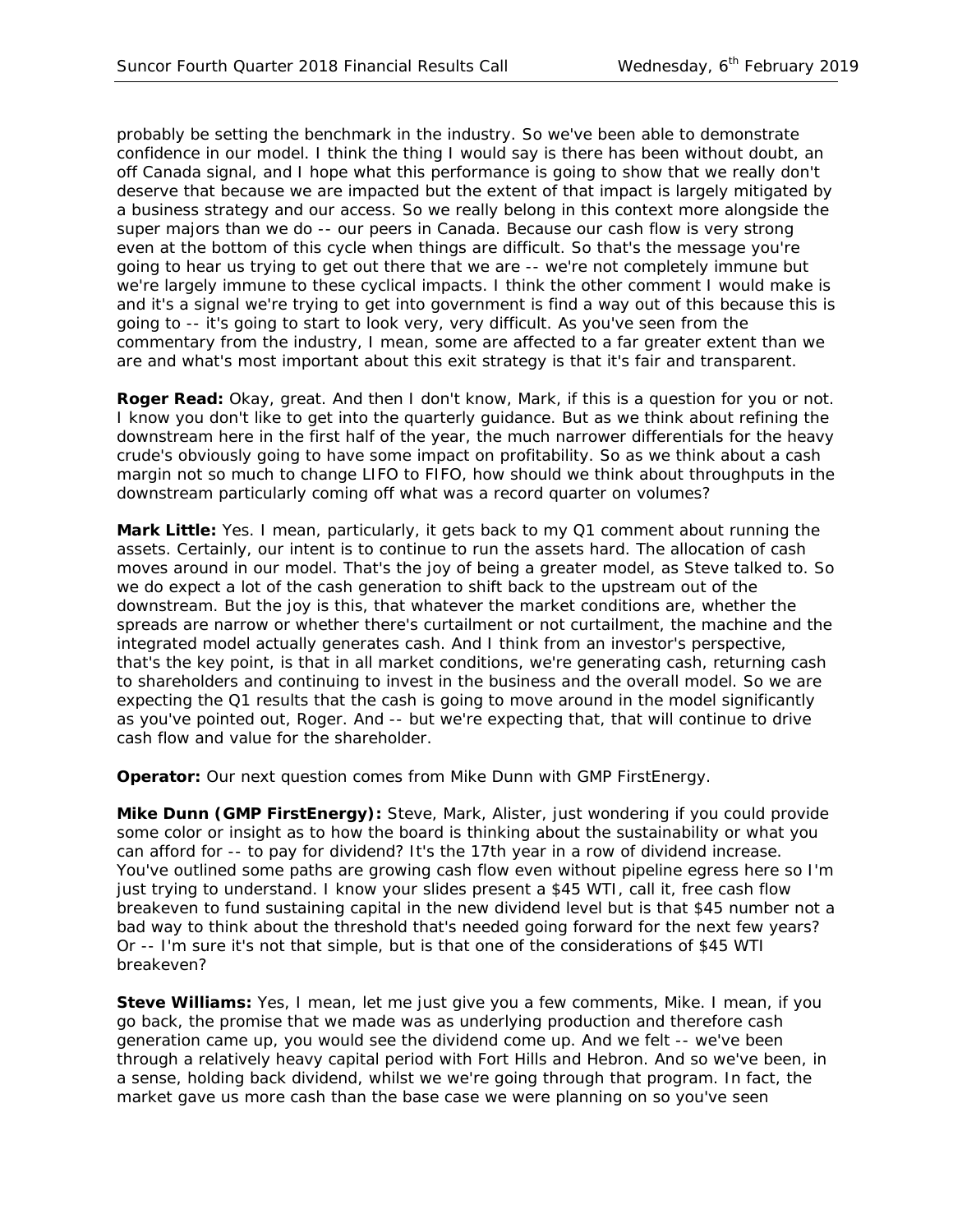substantial share buybacks through that period. And as you say, what we like to do is we think we've got a relatively low breakeven price on crude to cover sustaining capital and dividend, and we talked about that less than \$45, and Mark's talked about our programs to get that number even lower if possible. And we've kept the flexibility. And you can see even this year, through a relatively difficult-to-forecast-and-volatile period, we've completed the first -- we're in the process of just completing the first \$3 billion and we'll be quickly starting this next \$2 billion buyback. So you can see a very high degree of confidence from the board because we have a track record of when we say we're going to buy back when we put the program in place, we buy the stock back. I think what it says is, and of course, it's a board decision and the end dividend, we don't feel as though we've used all of it, we still think we have some firepower there. Very happy through this period, we think balance sheet is in great shape. We're happy with the \$2 billion and a 17% increase in dividend, but you could see all of those continue to move. Because I know in your models, and your model is a good one, when you put the numbers in, we talk about similar cash flows this year to last year. So we've been getting up above the \$10 billion cash flows per year even in these markets. You don't have to have big changes before that number can become significantly higher again. So we think there's scope to bring the dividend up further and scope to continue significant share buybacks.

**Operator:** Our next question comes from Phil Gresh with JP Morgan.

**Phil Gresh (JP Morgan):** First question is just on the coker project. How you think about that today? I'm thinking about this kind of in light of the production kind of impacts. And the fact that in an environment where the coker could have been very economic, that got kind of taken away because of the government cuts. So do you still see it as a strategic project long term, if you want to expand up through production in the long run?

**Steve Williams:** Phil, we sure do. It's interesting with bitumen because it's a bit of a unique commodity. For it to be of value, it needs to be converted into products of value, whether it's jet fuel, diesel or asphalt. And so as production of bitumen increases, it needs to get converted. We think this is a good project. Obviously, it takes literally years to be able to build these assets and get them online and as a result of that, as we look forward, the curtailment we just view as a little speed bump in the road. If we believe that the Alberta government was going to be in the markets literally for decades, we would -- this would have a dramatic affect but we don't view that it's relevant to our investment decision.

**Phil Gresh:** Is there a particular time frame that you're hoping to make a decision on the coker?

**Mark Little:** We're working through it right now, and we're expecting that we'll likely make that decision by the end of 2019.

**Phil Gresh:** Okay, got it. Steve, how about your latest thoughts just on M&A at this point? Are you just mostly focused on these organic opportunities to improve cash flow? Or do you still think there are M&A opportunities this cycle?

**Steve Williams:** I mean, I would say, business as usual, judge us by our track record. One of the things we've done through all of what we've been discussing around curtailment and dividend and share buyback, we've kept our balance sheet in a very healthy condition. The biggest impact on it has been debt loss on foreign exchange conversions over the last 6 months. So our record is one-off keep a strong balance sheet to the extent you can buy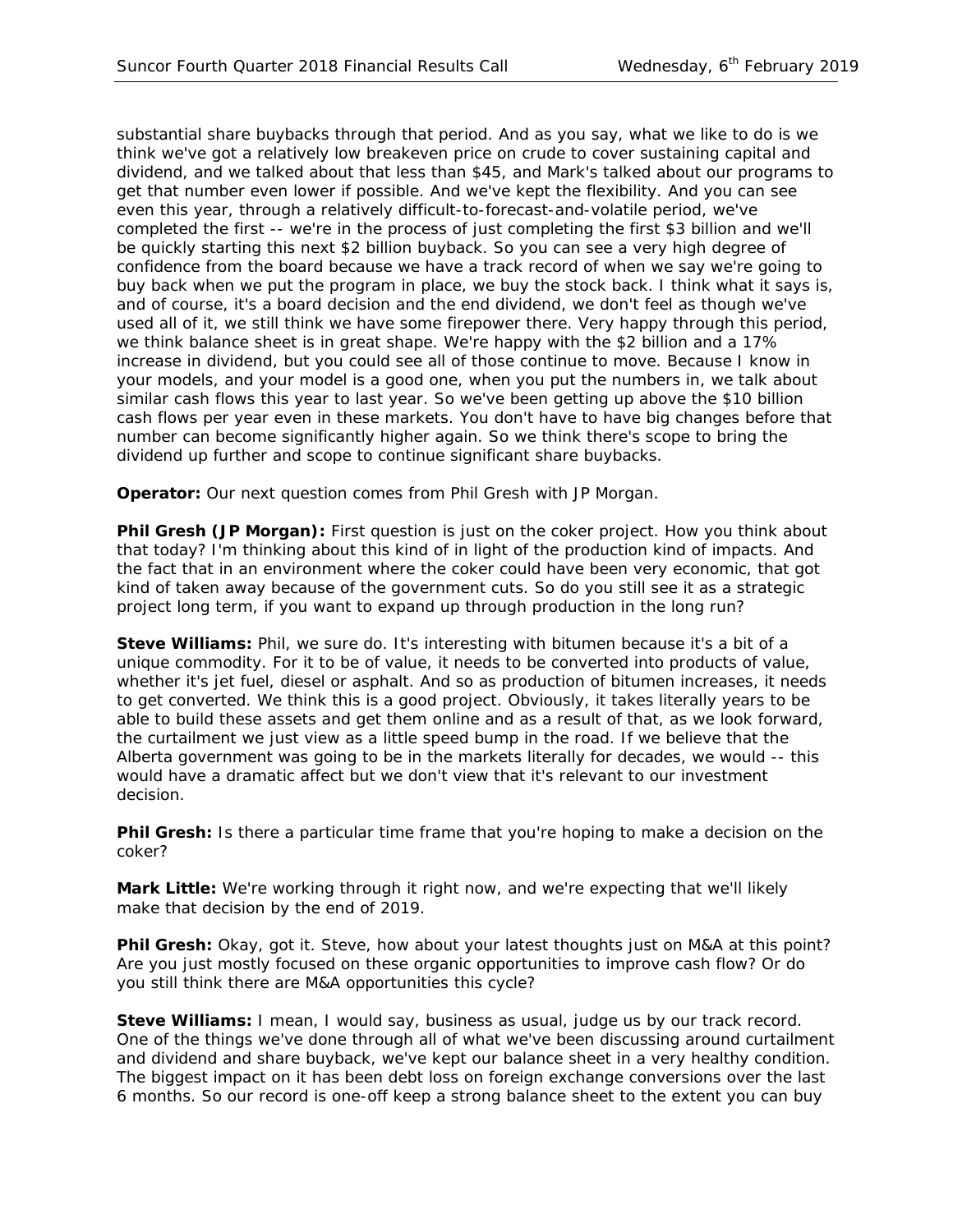counter cyclically if you're going to do it. We screen everything in the downstream, always confident. We screen everything in and around the Oil Sands business and around our E&P business. We look at -- stepping out on our existing reservoirs or facilities or small boltons. That strategy isn't changing. I think if anything is changing out there, there are potential opportunities that we're looking at. There's nothing particular we're looking at right as we speak at this moment. But this market is probably going to throw up some opportunities over the next 12 to 24 months. Not every company has been -- one of the benefits of this integrated model is it leads us strong through this period. Not everybody else is through that. Now you've seen -- even with M&A talked about particularly in oil sands over the last few months, you've not seen Suncor becoming involved in that. And I think, clearly, Mark needs to express his position through time but you'll see us sticking to the discipline and the rigor we've applied to M&A.

**Phil Gresh:** Okay, my last question. I guess this would be for Alister. If I look at that 2019 guidance for cash -- for FFO in Slide 11 being flattish with 2018 despite a \$7 a barrel reduction in the WTI price, is that just basically the production benefits in a lower maintenance year? Or are there any other moving pieces we should be thinking about behind the scenes there?

**Alister Cowan:** No, so it's essentially production increases as Steve outlined where we're at and taking some more comps out of our business, offsetting the fall in the expected price.

**Operator:** Our next question comes from Jon Morrison with CIBC Capital Markets.

**Jon Morrison (CIBC Capital Markets):** Maybe just a follow up on Mike's question. Is there anything at this stage outside of a major drop in the crude price or more material widening in Canadian discipline you might have baked into your base case expectations for the coming quarters that will give you pause to not start moving through the incremental buyback program in a fairly linear fashion, obviously, once you get through the current one that should be done this month?

**Steve Williams:** No, nothing we can see. I mean, that's why we're speaking to it so strongly, Jon. I mean, we've -- as I've said, within days and week, we're close to completing the first \$3 billion. You'll see us move straight into the other \$2 billion. So no, we can't see anything on the horizon that would cause us to not do that in a relatively ratable fashion. And of course, one of the things we've always talked about from the very beginnings of our share buyback is we don't want to get caught in that trap where we can't afford to buy it when the stock is low. For us, it's a return decision we make for us. It's our other best alternative. We find our stock very attractive at these prices and so actually, when the price is lower, often associated with when -- day to day, week to week, month to month cash flows, that's exactly what we want to buy. That's why we've been buying heavily through this cycle. So no, we can't see anything on the horizon, which would cause us to hesitate here.

Jon Morrison: Steve, you made comments in terms of crude by rail volumes slipping and that's obviously in line with what Imperial messaged last week. Given that backdrop, do you have any concerns about a potential major blowout? And just towards the end of the year, should we see Line 3 replacement get pushed in anyway? And secondarily, do you believe that the industry is actually going to be able to ramp back up to something in the, call it, low to mid-300,000 barrel a day for CBR exports if it does in fact come down harder in the next 2 or 3 months?